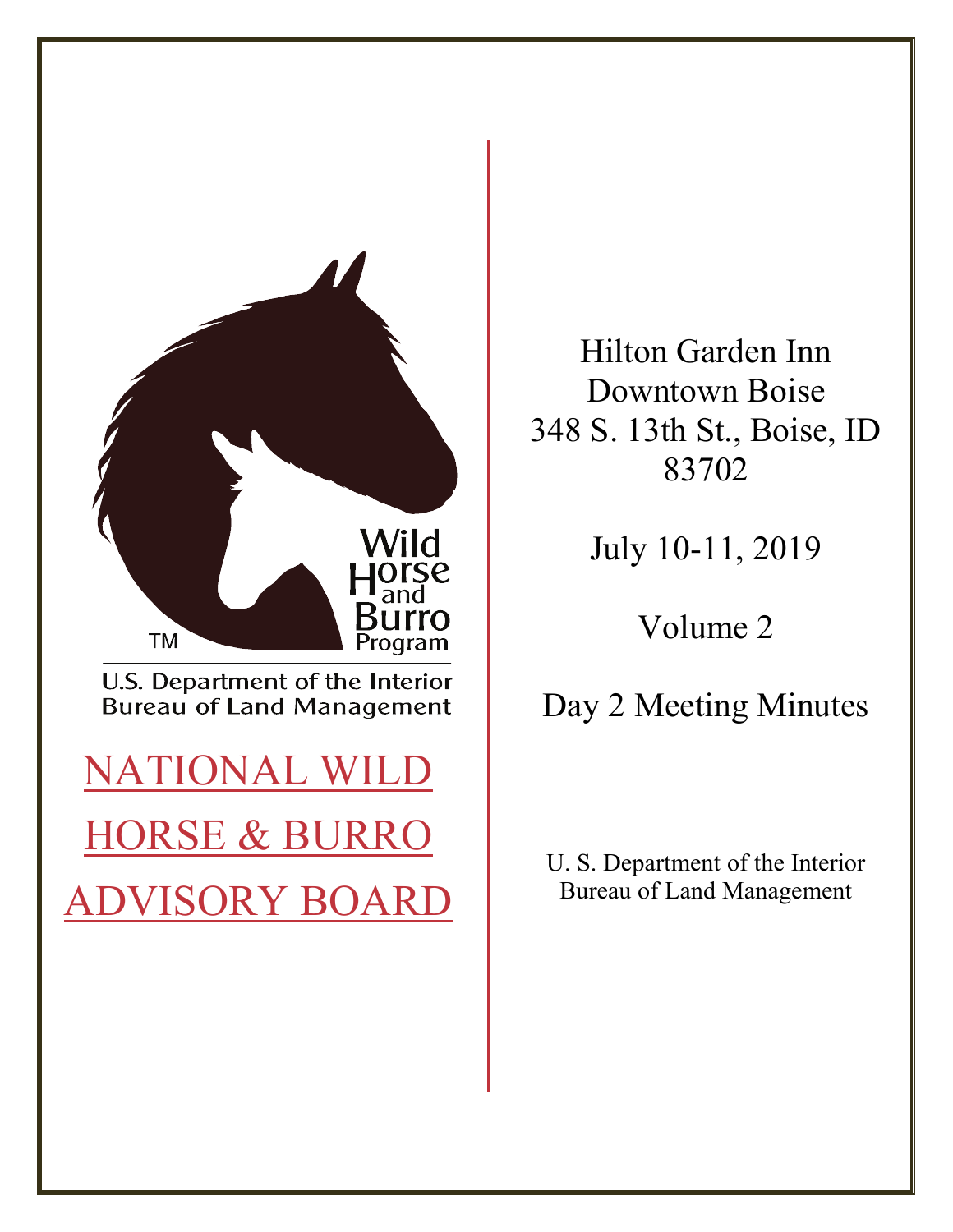# **Contents**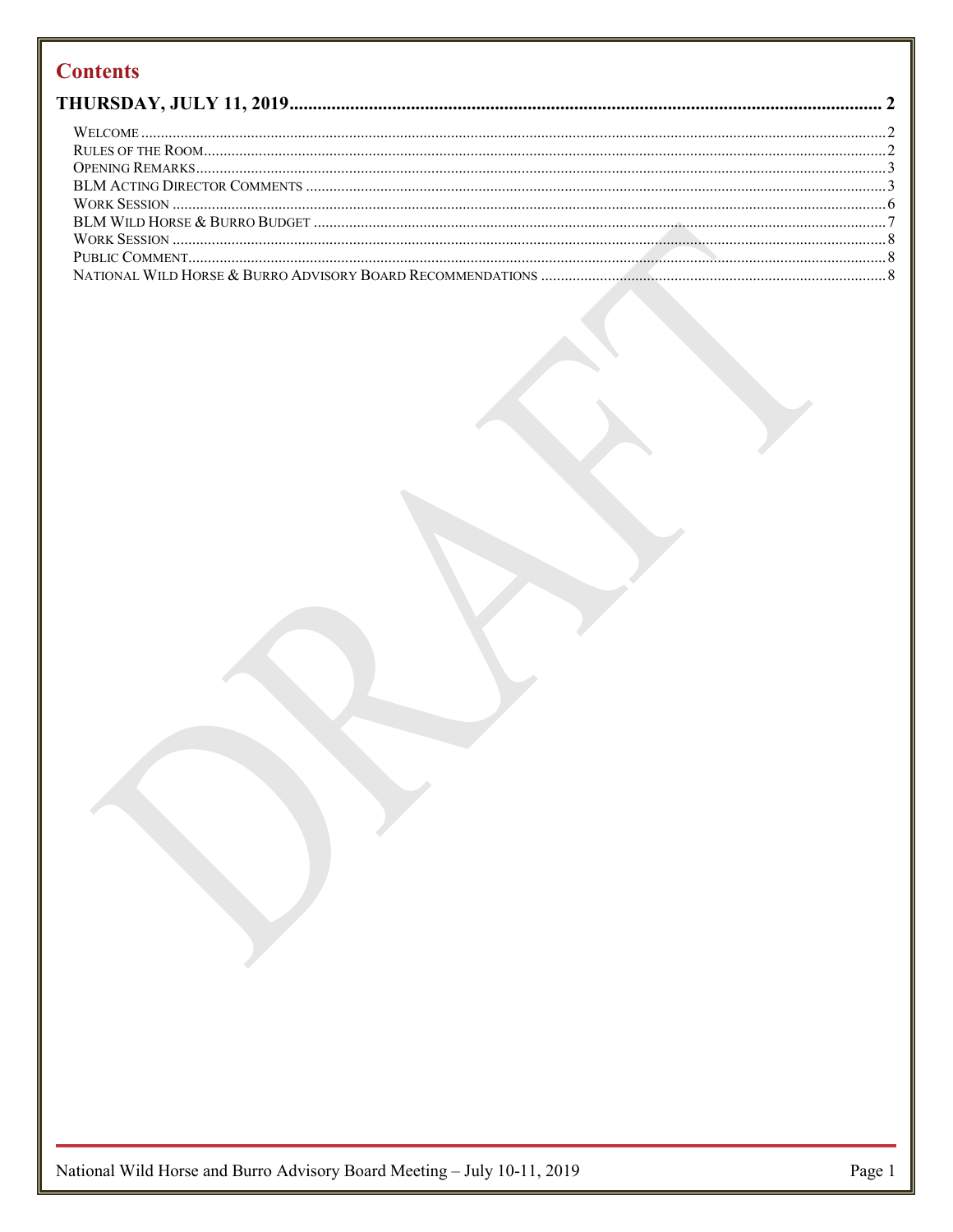# <span id="page-2-0"></span> **Thursday, July 11, 2019**

## <span id="page-2-1"></span>**Welcome**

#### *Mr. Fred T. Woehl, Jr., Chair, Wild Horse and Burro Advisory Board*

 Mr. Woehl called the meeting to order at 8:00 a.m. and asked any Veterans to first stand and then asked all to stand and join in the Pledge of Allegiance. [Pledge of Allegiance]. Mr. Woehl turned the time over to Bryant Kuechle.

## <span id="page-2-2"></span>**Rules of the Room**

### *Bryant Kuechle, Facilitator, The Langdon Group*

Mr. Kuechle reviewed the rules of the room:

- 1. Seating is available for attendees. Anyone needing or wishing to stand will stand in the designated area behind the seats. All attendees are to stay in the seating or standing area at all times, unless addressing the Board during the public comment period.
- 2. Speakers and other attendees will not approach the dais at any time without prior consent from the Chair of the meeting.
- 3. Media will check in at the door and will be guided to the space designated for cameras.
- 4. No attendees will be allowed to place microphones, cameras or other equipment in the space set aside for the Board meeting.
- 5. All attendees will show mutual respect for each other and for speakers and Board members. This includes refraining from using cell phones or talking while the meeting is in session.
- 6. If anyone disrupts the meeting they will be asked to leave or be escorted out.
- 7. Those wishing to address the Board will sign in at the door. Speakers will address their comments to the Board, while seated at the designated speaker table. Generally, speakers have about 3 minutes each and are asked to finish in the designated time to allow for the maximum number of individuals to express their viewpoints.
- 8. Attendees wishing to provide handouts to the Board will leave handouts with the BLM representative at the door. Handouts will not be brought to the speaker's table and no one will be allowed to approach the Board with handouts.
- 9. Within the meeting room, attendees may not display signs, placards, or other items that are likely to obscure the view of participants or disrupt the meeting.
- 10. The Board will not respond to comments made during the public participation period. This should not be interpreted to mean the members of the board agree or disagree with anything said.
- comment period. 11. The Chair reserves the right to comment on any factual inaccuracies that may be shared during the public
- 12. The BLM commits to maintaining these rules for the benefit of all involved and appreciates everyone's cooperation with these rules.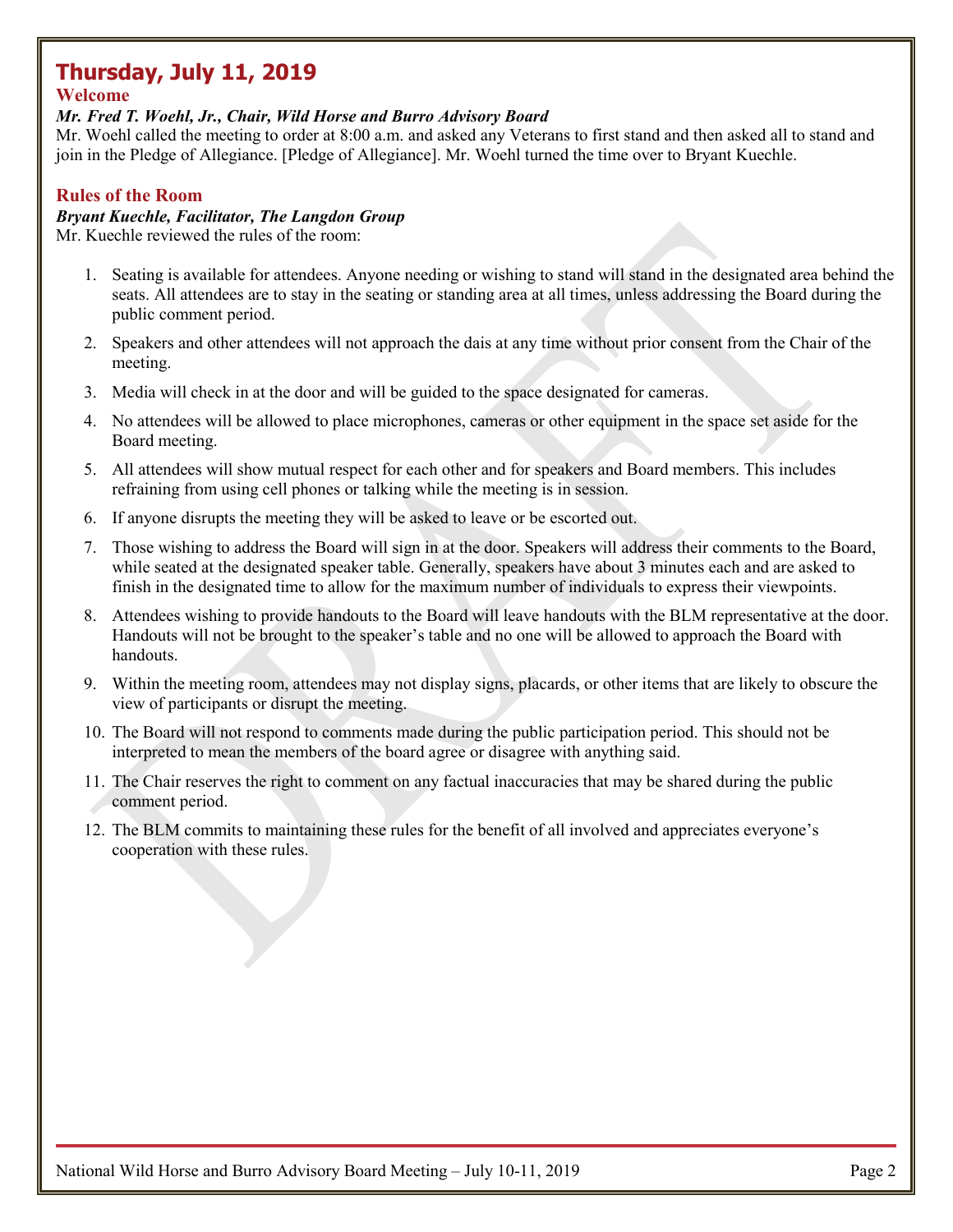| Table 1 - National Wild Horse and Burro Advisory Board Members |                                         |  |
|----------------------------------------------------------------|-----------------------------------------|--|
| NATIONAL WILD HORSE & BURRO ADVISORY BOARD MEMBERS             |                                         |  |
| <b>Board Member</b>                                            | <b>Representing</b>                     |  |
| Mr. Fred T. Woehl, Jr.                                         | Public Interest (Equine Behavior)       |  |
| Dr. Tom Lenz                                                   | Veterinary Medicine                     |  |
| <b>Ms. Celeste Carlisle</b>                                    | Wild Horse & Burro Advocacy             |  |
| Dr. Barry Perryman                                             | Public Interest (NRM/Special Knowledge) |  |
| <b>Mr. James French</b>                                        | Natural Resource Management             |  |
| Dr. Sue M. McDonnell                                           | Wild Horse & Burro Research             |  |

Mr. Woehl introduced Ms. Leah Baker, and turned the time over to her.

# <span id="page-3-0"></span>**Opening Remarks**

### *Leah Baker, Acting Assistant Director, Resources and Planning, BLM*

 I'm the Acting Assistant Director of Resources and Planning at the Bureau of Land Management. I am also the designated official for this Advisory Board. I want to thank you all for coming today, especially for the board members, for the time you invest, your interest, your expertise, and the energy doing the important work related to how we manage wild horses and burros on public lands.

 I'm very grateful also to the members of the public who are joining us today to observe the meeting or to participate in the Ruhs and his team who have been the hosts for us this week and to the BLM Wild Horse and Burro Program team, my colleagues who have been making this available via live stream. Thank you. meeting with your comments and ideas. Thank you all for coming. And I also want to thank our Idaho host, Mr. John colleagues who work in Washington with me where I work and various locations and our national training center

Mr. Rittenhouse also introduced the Wild Horse and Burro Program team. Mr. Woehl introduced the BLM Acting Director, Mr. Casey Hammond and turned the time over to him.

## <span id="page-3-1"></span>**BLM Acting Director Comments**  *Casey Hammond, Acting Director, BLM*

 Mr. Hammond introduced himself and addressed the Board. I appreciate all of you taking time out of your schedules. As you know, this is one of the biggest challenges we face at the BLM. It's been out there for many years. Prior to this life, I There was a lot of discussion, a lot of disagreement. But along that way, I came to appreciate the passion this issue brings. worked for the house of representatives and it's a topic that came up constantly, in the context of the appropriations bills. That's for good reason. Congress gave us this responsibility to manage the wild horses. It's one that Congress takes seriously and works on diligently every single day.

As we've been directed. But we also want to see a healthy range out there. That's the balancing act, right? We have to have a healthy herd and healthy range. Most of us will agree we're not there. We're not at that point. We're at about 88,000 wild sustainable. We all know that. It's not sustainable. We see the impacts it's having out there. It's not just the impacts on the I hope we have the same goal. We know what the responsibility is. We all want to see healthy wild horse and burro herds. horses and burros on the range. That is three times more than what we should have out on the range. That's not range, it's impacts on the herds.

 Bruce will correct me, but last year I believe we gathered about 5,000 horses and burros for emergency situations. Most of the emergencies had to do with lack of water. Imagine that. Last year alone, we had 5,000 just because of an emergency situation, because it was too dry or too many horses in one spot. That's not a sustainable situation as I mentioned before. And that's why we need, as a community, as advocates, as the bureau, we need to continue this discussion of finding solutions. Thus far, it's not an easy task but we understand why. People are passionate about horses and burros. And for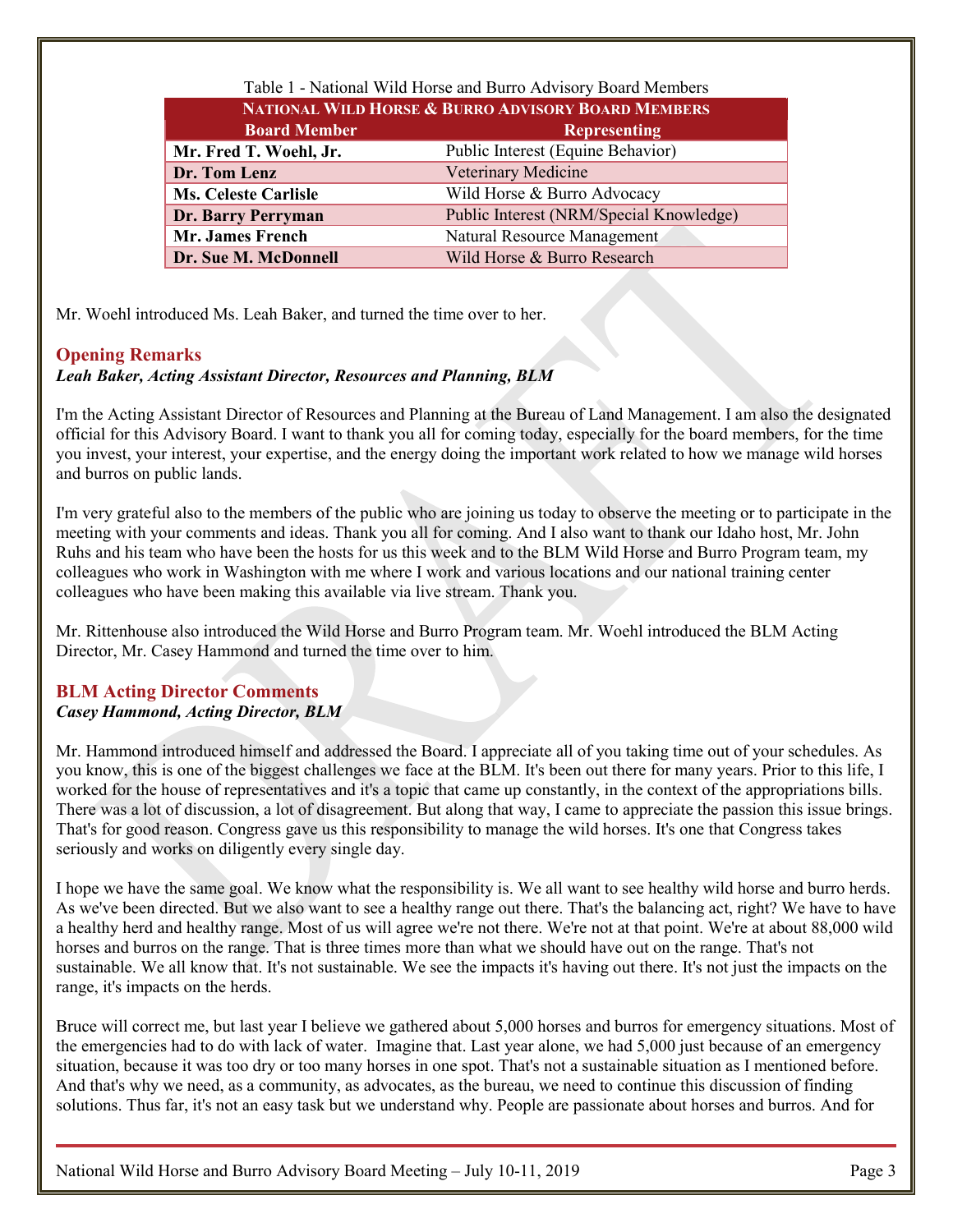that reason, we've hopefully all had that experience to be out and see these out in the range. And it's easy to see why people become so attached to them. It's something that's exciting to see.

 But at the same time, we have to balance that with the health of the range. And, in the context that Congress asked us to taking care of. We often forget about that number. That's what's eating up a significant portion of the budget that Congress but that's not possible when you have a single use. That's not attainable if you have a single use on the range. has given us. The challenges are significant. The landscape is changing out there. The BLM has a multiple use mission, Advocates across the country, they can name many of the horses by name. They've named them, they take pictures of them. They defend them. And many times, that's a good thing. We're happy that people are passionate about these horses. manage these, we're not there. 88,000 is far away from healthy herds. Add on top of that about 50,000 off range that we're

So we're running into not only challenges on the ground but how to accomplish our mission. It's not possible. It's just a matter of coming to common understandings, working together with Congress, with advocates, and finding those solutions. And you're all here for that purpose, right? You're all experts that decided to step up and lend your time and your passion and your experience to this cause. And I appreciate that on behalf of the BLM and department, your willingness to serve and lend your accumulated experience to this program and to the health of the wild horse and burro herds.

 We've been looking at all of the tools that we have. What are the tools that we have to manage this program and how can we reach the goals that we set out? And many times that involves being very creative and I hope we've done that in many have other options to deal with these funds if they're not all going directly for the long-term care. cases. We were excited about the adoption incentive program. We looked at calculations and predictions and the economics of it to see where it would get us and it led us to the point where we knew it was worth trying, an effort worth taking. And so far, we've been happy we've been supported in that. Already in a few months we've seen over 1,000 horses adopted through this program. \$800,000 alone will be saved this year just from the horses have been adopted in this first few months of the program. That's significant money in this program. And if we continue on that course, we're going to

 That's a significant payback, for each horse we adopt, I think we reach the pay-for point in a matter of five or six months. That's an easy case to make for people, for each one we adopt paying \$1,000, we start coming out ahead of that in five or six months. We think that's something that Congress is going to be willing to continue to support us on. We hope it continues to excite people to take these animals and care for them in good homes. We've seen success in our online adoptions as well.

 possibilities, at encouraging people to adopt. And as importantly, what are our long-term solutions to the horses and burros we have in the long term pastures. What are we going to do about that. And what are the Board's recommendations for that particular issue? We'll welcome all of the suggestions that we get and we're happy to work with you on those We need to work with the board to expand our adoption numbers. Where can we do better at advertising these things as well.

 We're talking about our research efforts. We know that has to be part of the solution, the research that's going on. There have been some options available for some time with varying degrees of success and impacts. But we have to do better finding more long-lasting vaccines and other forms of population control.

 One of the things we've been looking at, as you know, are spay projects. It's been frustrating at times for the bureau to healthy impact on the herds. We know the spay projects can be a positive tool that we have moving forward. I can't I think most people agree that we can do that safely. move forward with projects that we think will make a positive impact on herds and controlling the population. But we're stymied time and time again by folks who I'm sure are well meaning, but from what I've seen, doesn't necessarily have a imagine there will be a more effective tool than that, we can talk about vaccines and delivery methods until there's a magic pill. The most effective way to deal with this is some sort of spay program. But, we have to do research and cooperate to have the opportunities to do research. We're looking hard at that. Attempting to get those things rolling. And

I'd be interested in the Board's recommendation on that particular aspect of our program. And what your thoughts are on how that can be done safely and if you see that as a positive tool we have moving forward. And any feedback you have to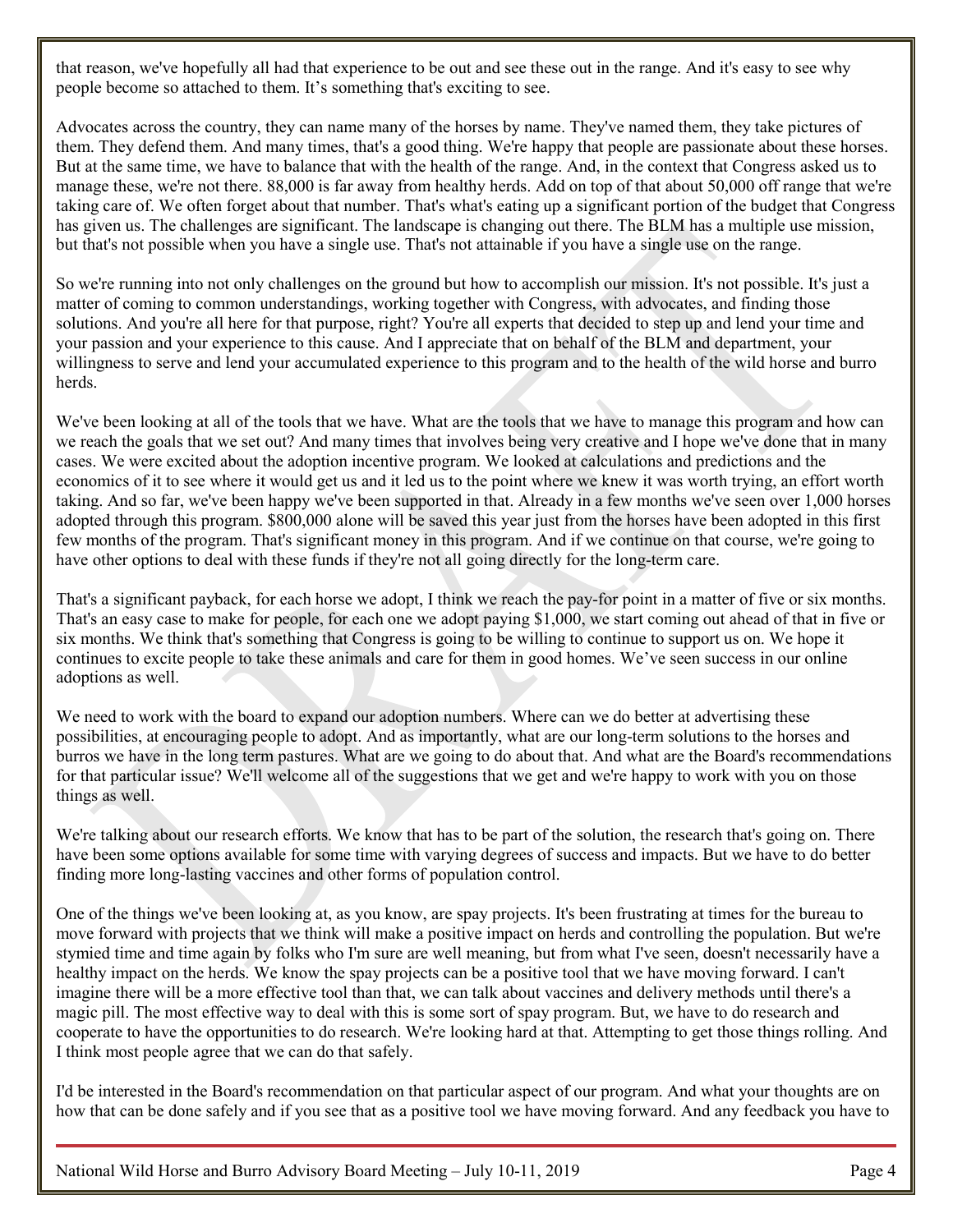make that more effective.

 BLM or in the department. I don't think it's something that the secretary will be supportive of or the President would be supportive of. There may be appropriate situations for sick or dying animals, but as far as reaching AML, that's not where we're at. It's not what we're planning for. I wanted to make that clear to the Board. At this point, that's where our planning is on our list options right now. One of the tools that we're not asking for is the use of euthanasia to reach AML. It's not an option that's being discussed at We'd encourage your support and to not look at that as an option right now. As Acting Director, that's not something that

 stepped up over the years to provide us with information and their experience and, of course, that includes all of you on the Board. I think the only way we accomplish our goals is by working together and by continuing to cultivate ideas, I just wanted to close out by thanking you again and thank the public for this program. There are many experts that working with Congress, working with the department to finally reach a place where we know that the program will be healthy moving forward.

 Mr. Woehl asked about "acting" directors, commented that he has been on the Board for five years and had five BLM That's one of the constants that you have to deal with, a relative amount of change. And more than anyone, I appreciate important it is to have a steady presence, if you will. At the bureau, I'm not ready to tell you anything definitively, except long as I'm here, I'm going to do the job as well as I can and work with everyone that I can. I am going to try to provide chiefs, and asked Mr. Hammond to comment on that. It is hard to be consistent on everything when there is no consistency. Mr. Hammond responded, I understand that. In my previous life on the hill, we came across the same issue, who are we dealing with in the department, who are we dealing with at whichever bureau, Park Service, BLM, others. some good consistency and predictability and assurance going forward of who you're dealing with. I appreciate that. I have every confidence in our secretary that he has a plan moving forward for the bureau. And he understands how to tell you to please be patient and continue working with the bureau. I'm sure we'll have something in place that everyone is happy to work on, to work with here in the future. For now, I'm going to do the job that the secretary asked me to do. As that leadership that the bureau needs. I have every confidence in the secretary and in his plans moving forward, and I understand where you're coming from.

 Dr. Perryman pointed out that there are half a dozen vacancies or acting positions within the Wild Horse & Burro Program. It would do us well to try and get those positions filled or solidified as soon as practicable.

 Mr. French commented on Mr. Hammond's mention that euthanasia is not on the table as a means to meet the objectives and goals for the future of this resource. Assuming we are going to go through nonlethal additional gathers to meet AML, a number of very specific recommendations to try and reach and alleviate some of the catastrophes in the west. One thing that? Mr. Hammond responded that it is a conversation we have every year with the OMB to determine a number where different options are going to cost and what kind of commitment it's going to take. This isn't a short-term problem. It's including emergency gathers, additional facilities for short-term holdings, adoption incentives, and more, there have been we recognize is that it requires additional funding. From where you sit, is there support and a financial commitment to do the program needs to be. We're also having that long-term discussion with congress and trying to help them see what the going to be a long-term solution that folks are going to be willing to step up to.

 Ms. Carlisle asked about funding on an annual basis. Everybody understands that the funding will be promised for a determinations are ultimately going to be made by Congress. We can only lay it out and show them what the long-term longer period of time to achieve even a partial amount of success. How are you able to talk to Congress about long-term funding that would be guaranteed? Mr. Hammond responded that what we can do is lay out the entirety of the plan. Those plan will be.

 Mr. Woehl commented, one of the things I understand a lot better now is that Congress flies at 30,000 feet. They're making these decisions but it is individual states at ground level that implements them. Management of horses in Idaho is different than managing horses in Nevada.

 Dr. Lenz commented on Mr. Hammond's point that euthanasia is not an option. Everybody on this Board, I'm confident, would prefer they do anything other than euthanize a lot of horses. But as we move forward, we have 50,000 horses in

National Wild Horse and Burro Advisory Board Meeting – July 10-11, 2019 Page 5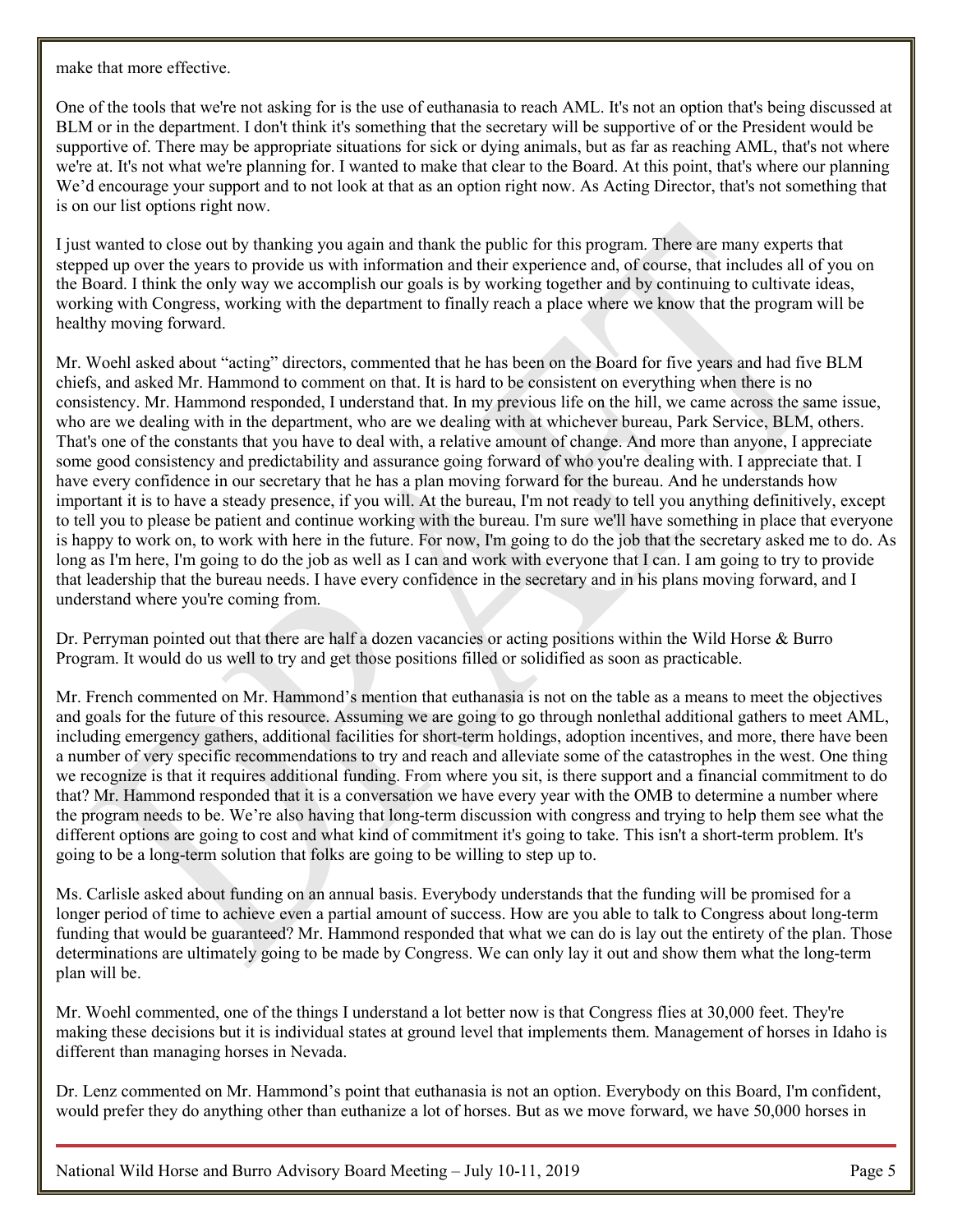long term holding at this time. If these horses are put in the holding at 6, 7, 8, 9 years of age, they'll live another 20 to 25 of the program. But we also have to deal with: a) where the public is; and b) where Congress is, and where the President may be on this. We've determined it's not getting us further down the field, to have the discussion of euthanasia. It is a non-starter. I'll be honest with you, but the smart political thing in this program is to do nothing. We have to take on this but as far as planning for the future and planning for this program, I just don't see where it gets us, it's not an option that's on the table. Maybe 40 years down the road someone will want to do that, but it's not part of our calculation. I don't see it years. So it's not inconceivable to see that we could at some point in time have 70,000, 80,000, 100,000 horses in holding. Does the bureau and Congress expect that would be acceptable? Mr. Hammond responded, you laid out the key challenge and we're going to have to take some lumps, but we also have to be realistic. If that's an option that pushes the program further away from success, that's not worth discussing and maybe worth discussing in some hypothetical conversations, as a viable option. It's not where the secretary is at and I don't foresee any change of that in this administration.

 Dr. Perryman commented, I know the Board well enough that a nonlethal way out of this is the only way out of it. This is are in really good shape. We saw a great one the other day. It was fantastic. That's what I wish for all HMAs, ecologically, economically, anyway you want to describe it. Now we turn our attention to Nevada and Wyoming, to ground zero on this degradation. Mr. Hammond commented that this problem takes us away from being a multiple use agency. That's the primary responsibility when you have a single use out there. It's destroying the range. It's not just destroying habitat for not a new problem we are facing, it has been going on for decades. Some changes are incremental. We have HMAs that thing. The board understands that we have an ecological crisis on our hands. If it's not fixed, there's going to be permanent the horses themselves, it's also destroying the habitat for big game with serious economic impacts. It impacts endangered species.

 Ms. Carlisle pointed out that our window for nonlethal action is closing. We have more groups working together from ground and then what resources do we have to proceed. I just want to echo that the time is now and we have some good, opposite sides of the aisle and really desperate groups coming together to try to figure out where there is our common positive momentum including from some of the advocacy groups and we better grab hold. Mr. Hammond agreed, this is less about the warfare over the program than how to move the program forward. We've sat around big tables and had a discussion about the program. We have the unique opportunity as you pointed out.

# <span id="page-6-0"></span>**Work Session**

### *Advisory Board*

 The Board asked BLM to provide a list all recommendations that the Board has made since 2011, and continued to discuss them, including the following:

- • BLM should assess horses to predict adoption potential by qualified horse trainers who may or may not be volunteers with the aim of moving horses expeditiously to long-term situations. The BLM's response was that tye Board discussed the quality and health of a horse, inheritable conditions, and other factors of "adoptability." Staff didn't have enough trained staff and volunteers. The BLM intends to improve, between gathering an animal and the animal going to short-term holding to determine whether the animal would go to long-term holding. The can be trained on common issues that horses face, such as angular limb deformity that results in a shortened life expectancy, etc. BLM does have a policy regarding criteria for animal selection for events. The Board asked that BLM standardize the application of the policies and regulations and make sure that staff, even those with collateral responsibilities, are trained.
- • Encourage and recommend that BLM develop and promote a standardized training program for all persons interested in volunteering in the wild horse and burro program. Ms. Waddell mentioned the pilot program in Eastern States.
- difference between planned and emergency gathers. The Board asked about elevating gathers based on specific • The Board and BLM discussed the categories (reasons) that BLM gathers wild horses and burros, including the criteria, such as impacts to priority habitat, for example. Most emergency gathers have to do with animal health. BLM reviewed briefly the process for requesting a gather, starting with State leads, moving all the way through to the National level where they look at available space to accommodate the gather and available budget.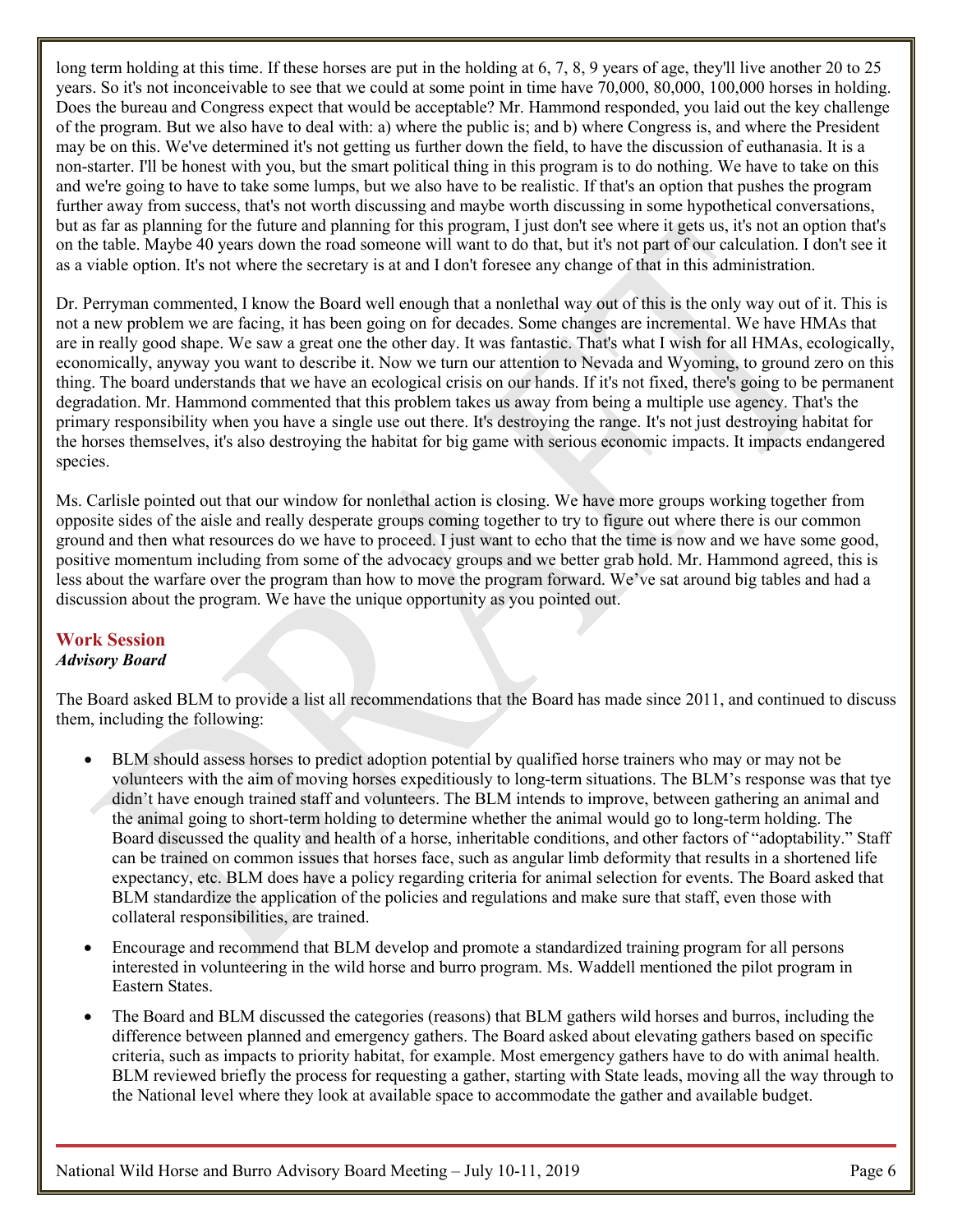- In 2015, the Board asked to meet with the Secretaries of Interior and Agriculture to review the program. Mr. Hammond agreed that it would beneficial and would be happy to work with the office of the Secretary to arrange something like this, perhaps in coordination with the next Advisory Board meetings.
- pertaining to BLM carrying out its mission to manage the wild horses and burros. Emergency gathers, for example, are exempt. The Board encourages the BLM to evaluate appropriate actions of the BLM that could be • Streamlining the land use, resource management, or appropriate NEPA documentation for specific activities included in a programmatic EIS, for example, and to go through the process, ensure extensive outreach and consultation is instituted, expand and intensify relationships with cooperating agencies, all while moving the effort forward to reach AML

### [BREAK]

## <span id="page-7-0"></span>**BLM Wild Horse & Burro Budget**

### *Michael Reiland, Program Analyst, Wild Horse & Burro Program, BLM*

 Thank you for having me here. I appreciate the opportunity to talk a little bit about the budget. The two biggest pieces of of the expenditures for fiscal year 2019. As we increased gathers, that increased how much holding space we needed. I would anticipate that would increase next year again by the same percentage. the budget are the short-term holding and the long-term holding: corrals and pastures. Mr. Reiland provided a breakdown

 Another big piece of the budget is the placement into private care: sales and adoptions. For population growth suppression in the future, we will include all of the costs related to treating those animals. Right now, the number only shows the cost of the vaccine itself and the cost of darting. That's one of the reasons why that is such a small percentage of the overall pie, even though we have been increasing the amount every year for the last few years.

 Another piece of the budget that may be of interest to the Board is on range support, such as water sources, bringing water to the animals on the range. We do spend a fair amount on getting water to the animals.

 The unit cost is about \$1.91 a day per animal. And corrals are about \$5.25 per day per animal. One of the reasons the cost of gather and remove is a little lower than it has been in the past is that last year we did big gathers and reduced unit costs. In a way, it's artificially low because of that.

 Idaho, they do some on the ground stuff, versus flying a flight for those. Those are all still one unit. So, those can be a little deceptive in terms of unit costs. But overall, it averages out. We spend about \$1.3 million on census surveys every year. And then we spend about \$1.9 million on monitoring every year. And the units for that are a little deceptive simply because they could be monitoring a big huge amount of acreage or they could be doing a small one, same thing with the surveys, you do a survey for a small HMA. We talk about here in

 Private care placement, gather and remove, and compliance checks trends are shown. One of the reasons I wanted to show compliance checks is that there is a downtrend, reducing our costs. One of the things we have done over the past couple of years, because of limited budget, and trying to focus our costs on range, is that we've reduced the number of compliance Because of the reduced budget that we allocate to that area, they've become more efficient at that too. checks we do. We still have mandated ones based on certain criteria, but we've reduced how many they do overall.

 Holding unit costs, both in corrals and pastures are increasing. We anticipate that as demand goes up, the costs of these will continue to increase. Although there may be some competition to keep costs low, it is likely that demand will outgrow the supply.

 Mr. Woehl asked if short-term and long-term pasture solicitations would come in at about the same cost as was shown. Mr. Reiland responded, I don't know, at this point, it's probably just because the way the trends are going right now, I would anticipate it's probably not much higher. However, both of those solicitations were going out for spaces that we already have. So contractors that were already with us as well as brand new spaces.

Mr. Woehl asked about continuing resolutions (CRs). Mr. Reiland responded, when congress hasn't been able to put

National Wild Horse and Burro Advisory Board Meeting – July 10-11, 2019 Page 7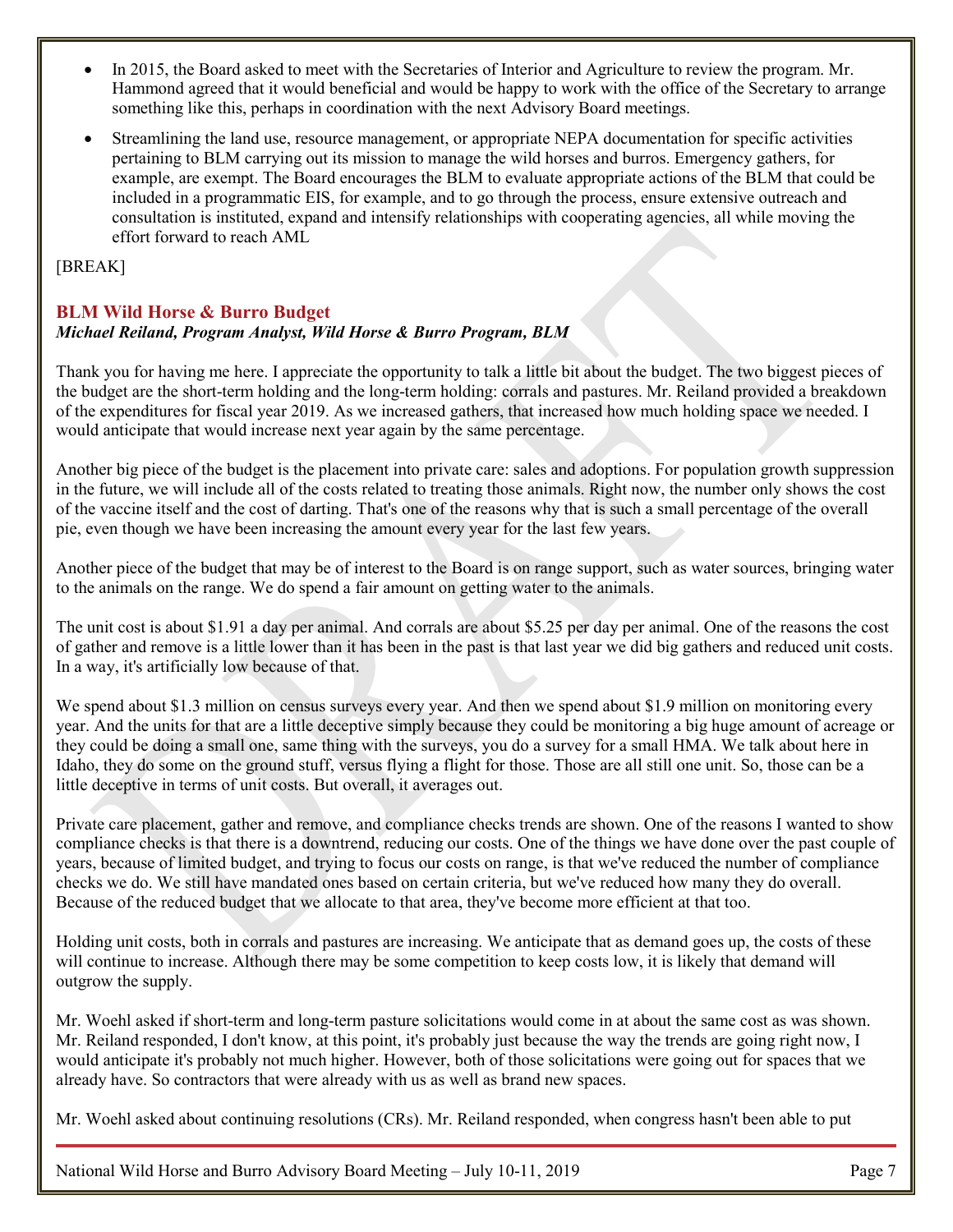the yearly amount they're given in that CR. For example, if the continuing resolution is through December 31, we get manages and decides upon gather or holding, a lot of our pasture spaces that the yearly task orders that are redone are in December. We often have to go in and only do a part of a year because of the limited funding available to us. together a full-year budget for either the agency as a whole or government-wide. The programs can spend a percentage of three months of funding, October, November, December, available to us. Even though Congress has instituted a budget of 80 million for the full year, we only have access to three months of those funds. So that is part of when the program

 then and do the rest of the year. Last year, we actually did it three times. The bigger issue is with the gather schedule and gather season sometimes is limited because we don't know what we have money for the gathers for the full year. It is a planning process for us to work with CRs and funding as it happens. It does cause the program a little bit of extra work, because then when we do get a full-year budget, we have to come back being able to come out and put together a full-year gather when we don't know what our full-year budget is. So that fall

 percentage of the total product produced in the United States that is? I don't know how many -- I know you would know that, it just brought this to mind. An maybe Alan may know. How much product is there? The Board discussed the cost of darting. It is about \$100,000 in product cost in that year. Dr. Perryman asked what

 Dr. Paul Griffin, Research Coordinator for the program was not present, but Mr. Rittenhouse provided information on (approximately 1000 doses in 7 days). We have an IDIQ, an indefinite delivery, indefinite quantity contract with them that says we need 5,000 doses over the next three years. They produce them as we need them/request them. They have quality control measures detailed in the contract, as well as how to manage expiration of the vaccines that are currently available. As for the percentage of the total product, we are the primary purchaser, so it is not 100% of the market, but it is how many doses of the vaccine are available currently, and how quickly doses of the vaccines can be produced presumably close, somewhere around 95%.

 Dr. Perryman discussed how a company might recuperate their research costs when we're the only purchaser of the vaccine, there just isn't enough demand right now to improve or increase market supply from the private sector. Mr. Reiland responded that BLM does have to spend money on research, it is approximately 12% of the budget, or \$7 million on program support overhead, that includes research dollars.

 The \$512 unit cost for PZP includes all of the costs related to darting as well. We can break down costs in the future to better understand the true cost of fertility control treatments.

 that we ensure that whatever we're using that money for is benefitting the sub-activity (where the funds came from). BLM does take advantage, to some extent, of funds from other programs to help out the program. Mr. Reiland stressed

 Mr. French asked where money for emergency gathers comes from if it is not planned or anticipated. Mr. Reiland responded that they have on range funds to cover gathers. For funds from other programs, like for sage grouse, for example, we can use funds from other sources for emergency gathers when it benefits the source as well.

# <span id="page-8-0"></span>**Work Session**

The Board used this time to discuss draft recommendations.

### [BREAK]

# <span id="page-8-1"></span>**Public Comment**

 individual representatives of groups the opportunity to address the Board. A public comment period was conducted from 1:15 p.m. to 3:30 p.m. on Thursday, July 11, 2019 allowing individuals and

# <span id="page-8-2"></span>**National Wild Horse & Burro Advisory Board Recommendations**

Present: Sue McDonnell, Barry Perryman, Celeste Carlisle, Fred Woehl, Jr., Tom Lenz, Jim French

National Wild Horse and Burro Advisory Board Meeting – July 10-11, 2019 Page 8